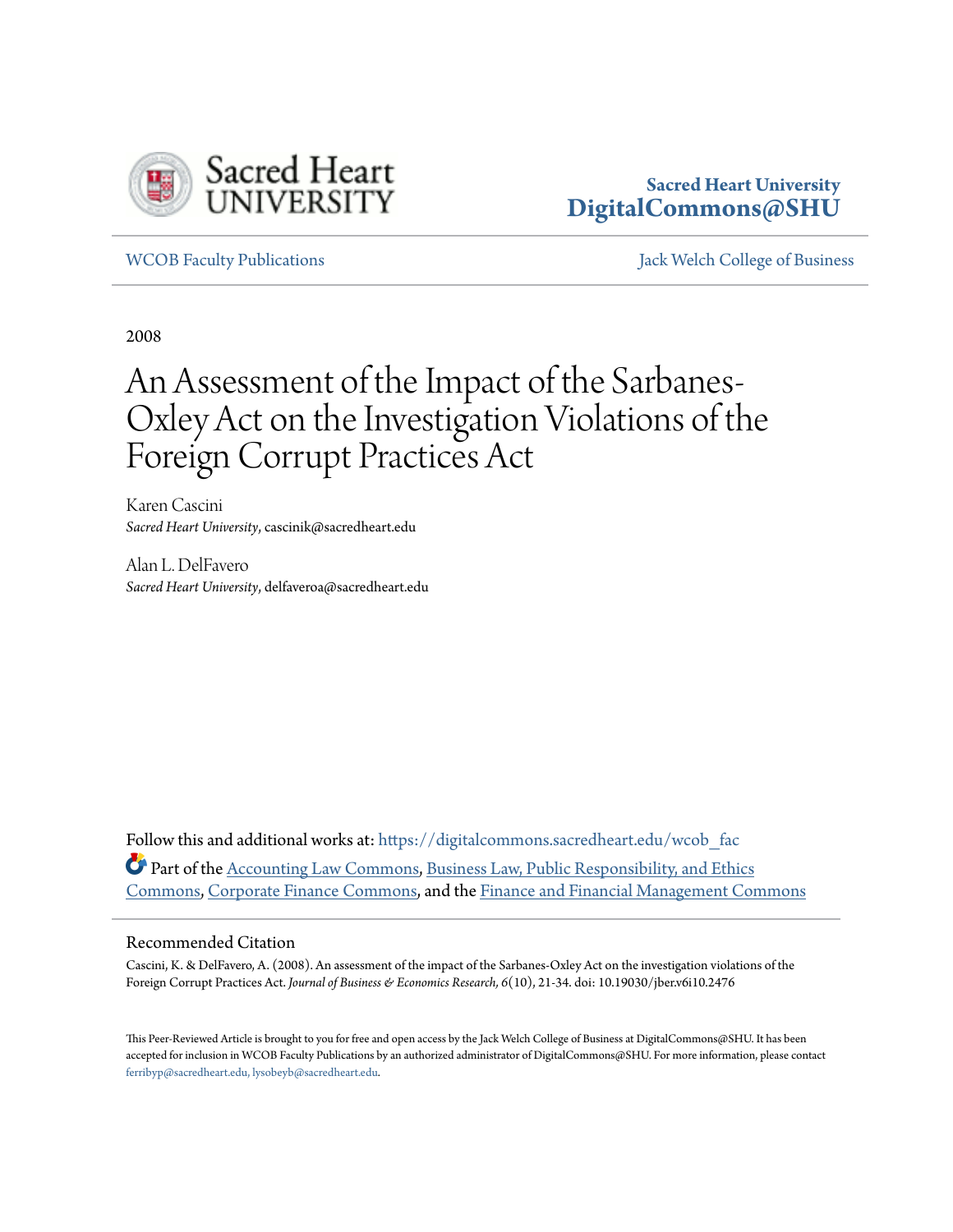# An Assessment Of The Impact Of The Sarbanes-Oxley Act On The Investigating Violations Of The Foreign Corrupt Practices Act

Karen T. Cascini, Sacred Heart University, USA Alan DelFavero, Graduate Research Assistant, Sacred Heart University, USA

## **ABSTRACT**

*During the late 1990s and early 2000s, a plethora of corporate scandals occurred. Due to these corporate debacles, corporate executives have been placed under fire. In response to such unethical conduct with regard to internal practices and financial reporting, legislation has been passed in order to ensure that corporations conduct their business in an ethical manner. The purpose of this paper is to assess the connection between the Foreign Corrupt Practices Act of 1977 (FCPA) and the Sarbanes-Oxley Act of 2002 (SOx), to determine whether SOx has influenced the FCPA's investigative violation activities by examining the number of such investigations since the passage SOx. This paper also addresses specific cases of violations of anti-corruption laws and compares SOx and the FCPA on violation penalties.*

**Keywords:** accounting, bribery, corporate scandals, business ethics, business law, Sarbanes Oxley Act, Foreign Corrupt Practices Act, fraud, bribery, corruption, ethics, Dept. of Justice

## **INTRODUCTION**

n July 30, 2002, President Bush signed SOx into law, which created the Public Company Accounting Oversight Board (PCAOB) to "oversee the financial reporting of public companies." The act was sponsored by Maryland Democratic Senator Paul Sarbanes and Ohio Republican Senator, Michael Oversight Board (PCAOB) to "oversee the financial reporting of public Companies." The accomposite Separation (PCAOB) to "oversee the financial reporting of public companies." The accounting sponsored by Maryland Democratic

The Foreign Corrupt Practices Act of 1977 (FCPA), however, was originally created in an effort to punish U.S. companies and citizens who bribed "foreign government officials, politicians, or political parties, either in the form of money or anything of value, to obtain and/or maintain business." The FCPA is principally enforced by the Justice Department and the Securities and Exchange Commission (Norris, 2006). The FCPA"s anti-bribery provisions apply to "issuers", "domestic concerns," and "any person" that violates the Act while in the territory of the United States. "An issuer is a corporation that has issued a security that has been registered in the United States or who is required to file periodic reports with the SEC." However, under the amendment to the law in 1998, a foreign corporation would be subject to FCPA regulations if they attempted to bribe a U.S. company as well (U.S. Department of Justice).

Yet, the FCPA is relatively broad and indistinct. Under the Act"s regulations, it is illegal for U.S. citizens, companies, and employees of U.S. companies to "bribe foreign politicians or government officials to secure any improper business advantage. But that"s not all; "the law applies to all U.S. persons, which can include any noncitizen who does business with an American company," according to John W. Brooks, senior international counsel at Luce Forward Hamilton & Scripps in San Diego" (Wellner, 2006).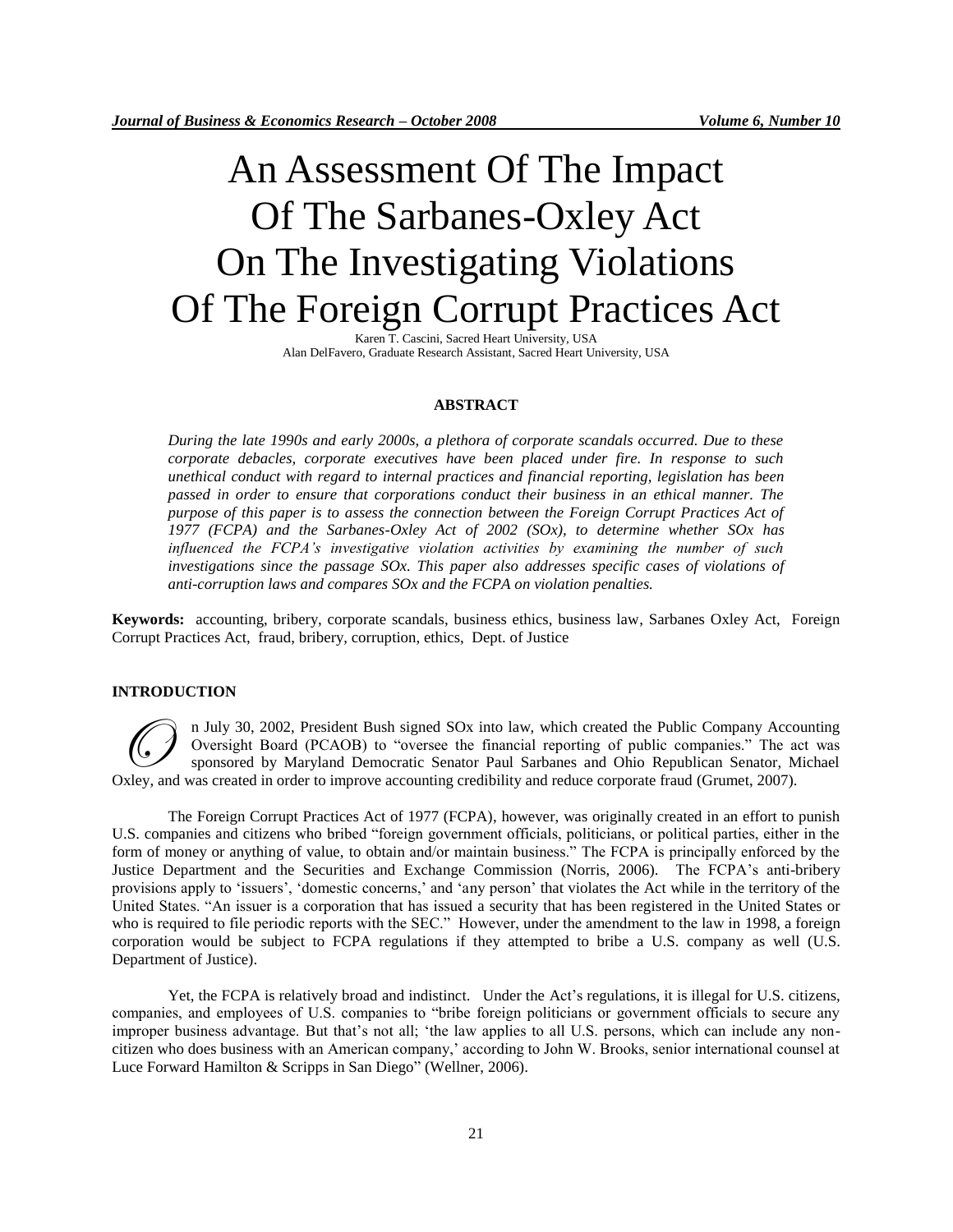Since the FCPA is a much older act than SOx, it is important to determine if its passage has strengthened the FCPA in the area of increases in violation investigations (A timeline of events is listed in Exhibit1 on the next page).

| <b>Year</b> | Exhibit 1<br><b>Timeline</b>                                                                                     |
|-------------|------------------------------------------------------------------------------------------------------------------|
| 1972        | Lockheed Martin Bribery Scandal in China                                                                         |
| 1973-74     | President Nixon Watergate Scandal & Resignation                                                                  |
| 1977        | <b>FCPA Enacted By Congress</b>                                                                                  |
| 1988        | FCPA Amendment - Employees can now be held accountable for their actions prior to the organization being charged |
|             | FCPA Amendment-International Bribery Act Created in order to hold foreign corporations accountable when dealing  |
| 1998        | with U.S. firms                                                                                                  |
| 2001-02     | Enron, WorldCom, Tyco Scandals Revealed                                                                          |
| 2002        | Enactment of the Sarbanes Oxley Act of 2002 by Paul Sarbanes & Michael Oxley                                     |
| 2002-07     | Investigations of FCPA violations increase 125%                                                                  |

## **A COMPARISON OF FCPA AND SOx**

An important question to ask here is, "Why was the Foreign Corrupt Practices Act enacted by congress in the first place?" Amidst the Watergate scandal during the Nixon Administration in the mid-1970"s, the general public became much more aware of the corruption potential of government officials and corporations. In September of 1972, Lockheed Corporation had given at least \$2 million of donations to Japanese Prime Minister Kakuei Tanaka. As a result, in 1974, Tanaka was forced to resign after the outbreak of a large scandal, which eventually led to his 1983 conviction on corruption charges. Although Lockheed was a large factor behind the creation of the FCPA, during the 1970's, based on a SEC investigation, 450 other American corporations were found to have induced foreign companies to accept bribes as well. In addition, at this time, the country was faced with former President Nixon"s scandal and resignation. Accordingly, during the Carter Administration, Congress created the Foreign Corrupt Practices Act (FCPA) of 1977 (Graham & Lam, 2007, p.61). Yet, the Act was amended in 1988 during President Ronald Reagan"s rein, and again in 1998 in the midst of the Clinton era.

Even though the FCPA was created to prevent corruption, numerous organizations, at first, were "fearful that the act would place them at a competitive disadvantage with foreign competitors" (Snow, 2006). Consequently, businesses argued that payoffs were necessary to conduct business globally, since many countries bribed in order to conduct business. (Graham & Lam, 2007, p.62). Prior to the increase of corporate scandals, the FCPA was not enforced to the same degree as it has been in the post-Enron era. Between 2002 and 2006, law enforcement activity has increased markedly as opposed to the previous decades. "Sarbanes-Oxley and foreign treaties have made it much easier for U.S. prosecutors to extract information from abroad" (Freedman, 2006). SOx allowed for the SEC and DOJ to "sniff out the "offshore intermediaries" that helped corporations seeking to sidestep provisions of the FCPA, prohibiting payoffs to foreign officials" (Schrage, 2005, p. A21).

For instance, between 2001 and 2006, the average number of SEC & DOJ proceedings increased to slightly less than four and five proceedings per year, respectively. Consequently, there has been a 569% increase in the average number of SEC & DOJ proceedings between the 1995-2000 and the 2001-2006 time periods (Shearman & Sterling, 2007, p.3).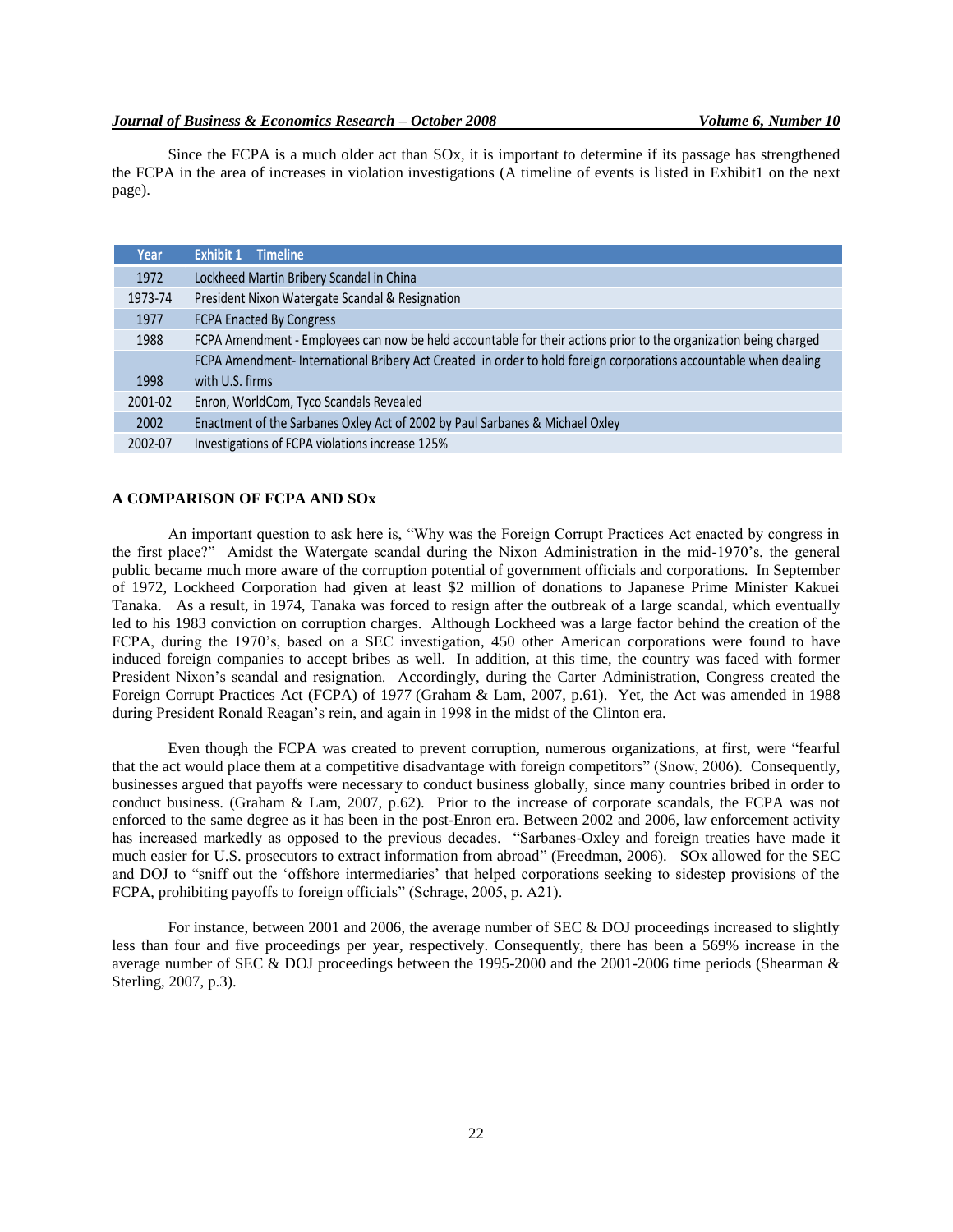

The FCPA regulations alone severely penalize companies and individuals for paying bribes to foreign officials. "The term "foreign official" denotes any officer or employee of a foreign government or any department, agency, or instrumentality thereof, or a public international organization, or any person acting in an official capacity for or on behalf of any such government or department, agency or instrumentality, or for on behalf of any such public international organization" (United States of America Fifth Congress, 1998). The penalties for firms, executives, and individuals are steep. Businesses can be fined up to \$2 million. However, executives may appear to get the brunt of the punishment. Corrupt management can receive up to a \$100,000 fine and up to a five year jail sentence. "Under federal criminal laws other than the FCPA, individuals may be fined up to \$250,000 or twice the amount of the gross gain or gross loss if the defendant derives pecuniary gain from the offense or causes a pecuniary loss to another person" (Graham & Lam, 2007, p.62). Sections 103 and 104 of the FCPA "prohibit a corporation from making payments to foreign officials for the purpose of inducing him to obtain or retain business from the corporation or to influence legislation or regulations of the government. These two sections cover payments and gifts intended to influence the receipt, regardless of who first suggested the payment of the gift" (U.S. Department of Justice, 1977).

However, there is a provision written into the FCPA that contains an exception to the anti-bribery laws. U.S. companies are allowed to make "facilitating payments," made in furtherance of routine governmental action. The statute lists multiple examples of payments that may be made to facilitate or expedite performance of routine governmental action, including payments to: obtain permits, licenses, or other official documents; process governmental papers, such as visa and work orders; provide police protection; mail pick-up and delivery; provide phone service, power and water supply, cargo handling, or protection of perishable products; and schedule inspections associated with contract performance or transit of goods across country," under Section 78 (U.S. Department of Justice, 2000).

In regards to the accounting systems within a company, there are regulatory statutes as well. Section 102 "requires reporting companies to make and keep books, records, and accounts which fairly reflect all of their transactions and dispositions of assets. A reporting company would also be required to establish and maintain an adequate system of internal accounting controls sufficient to provide reasonable assurances that: transactions are executed in accordance with management decisions; transactions are recorded in a manner that permits the company to prepare financial statements in accordance with GAAP or other applicable criteria and to maintain accountability for its assets; access to company assets is only allowed with management authorizations; and the recorded accountability for assets is compared with existing assets at reasonable intervals and appropriate action is taken with respect to differences. New Paragraph 3 of Section 102 would make it unlawful for any person knowingly to make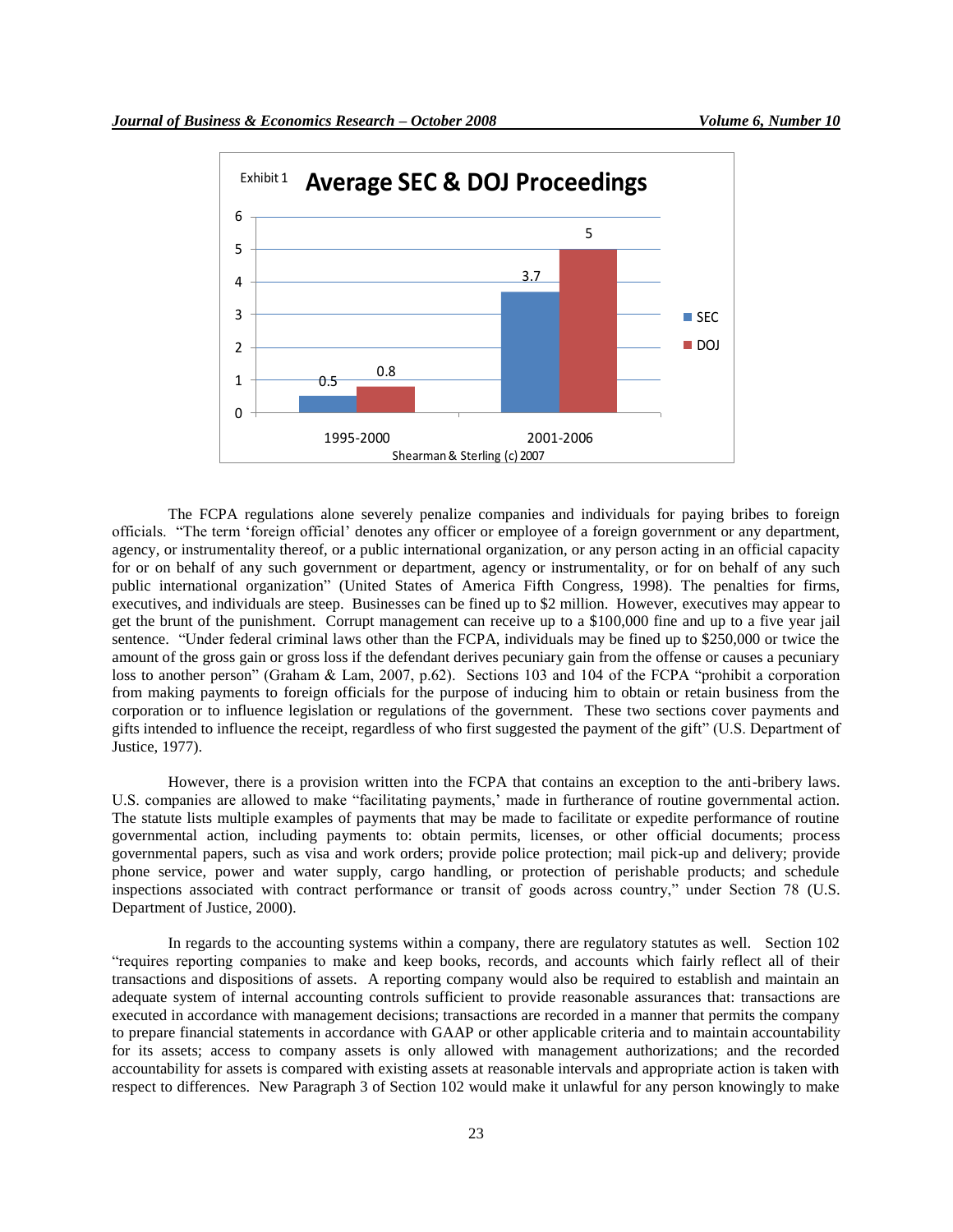or cause a materially false or misleading statement or to omit to state or cause another person to omit to state any material fact. This paragraph would apply to statements made to an accountant in connection with any examination or audit of an issuer with securities registered under the Securities Act of 1933, as well as any examination or audit of a reporting company (U.S. Department of Justice, 1977).

Enhancing the credibility of the "corporate books and records and reliability of the audit process" is one of the main reasons for the creation of Section 102, which aides the issuer in conducting its audit, by helping improve internal controls. Under Section 102, "there is a prohibition against falsification of accounting records and deception of auditors." If the deception is simply negligence, penalties will not apply. On the other hand, if a person is aware that he/she is indeed making a false statement, thus, creating inaccurate corporate records, there will be consequences (U.S. Department of Justice, 1977).

Yet, the passage of SOx does not significantly change the corporation"s internal requirements for maintaining internal control, stated in the FCPA. "SOx mandate new disclosures about and assessments of internal controls. Specifically, SOx 302 increases disclosure requirements related to the effectiveness of, and significant changes in, internal control" (Ge & McVay, 2005).

Under Section 302 of SOx, a CEO and CFO must officially state that they have reviewed their organization"s financial statements (quarterly and annual reports filed with the SEC), and to their knowledge, the data presented fairly represents the true economic condition of the corporation and does not contain any dishonest statements (Prentice, 2005, p. 25).

In addition, "they must also certify that they are responsible for establishing and maintaining their company"s internal financial controls, they have formulated these controls to ensure that the relevant material information is made known to them, that they have recently evaluated the effectiveness of internal controls, and have presented in the report their conclusions about the controls' effectiveness" (p. 25).

Lastly, the CEO and CFO must report to the auditors all of the known facts. Regardless of materiality, if there is corruption involving employees and management, severe deficiencies, or faults within internal controls, CEOs and CFOs must confirm that they have reported this to the auditors or audit committees (p. 25). As a result of the passing of SOx, executives are now personally liable if they allow any type of fraudulent activity to occur within their organization. Section 302 raises more awareness within an organization of the potential dangers of corrupt practices.

In addition, SOx Section 404 supports Section 302. Section 404 "requires management to annually disclose its assessment of the firm's internal control structure and procedures for financial reporting and include the corresponding opinions by the firm's auditor" (Ge & McVay, 2005). More particularly, "while the FCPA required public companies to institute effective internal controls to stop the bribes and make executives accountable, SOx 404 goes further, but has similar goals. This section requires corporations to institute (1) a disclosure committee to review procedures and processes; (2) a disclosure coordinator (any one person within the organization who can ask questions and try to keep everyone on track); (3) a timeline and a responsibility chart; (4) sub-certifications where lower level employees certify the accuracy of the information they send up the line of control within the organization, (5) codes of conduct for all accounting and financial employees; (6) a great deal of consultation with internal audit and outside advisors; and (7) established documentation procedures" (Prentice, 2005, p. 36).

These executives are held personally liable for the credibility of the data presented within the financial reports. If there is fraud detected, then these executives could face prosecution. "By criminalizing false certifications -- the law inadvertently fostered a new industry of global compliance auditors. In the United States, these auditors identified fraudulent "special purpose entities" that permitted Enron to shift losses off its balance sheets" (Schrage, 2005, p. A21). Yet, an important question to ask here is, "What is a "special purpose entity"?" The term "special purpose entity" (SPE) is typically not included in the average person"s daily vocabulary. In common terms, an SPE is a separate entity designed to accomplish a special task for the sponsoring corporation. Many times, an SPE will provide liquidity for the sponsor through purchasing assets from the sponsor and providing them with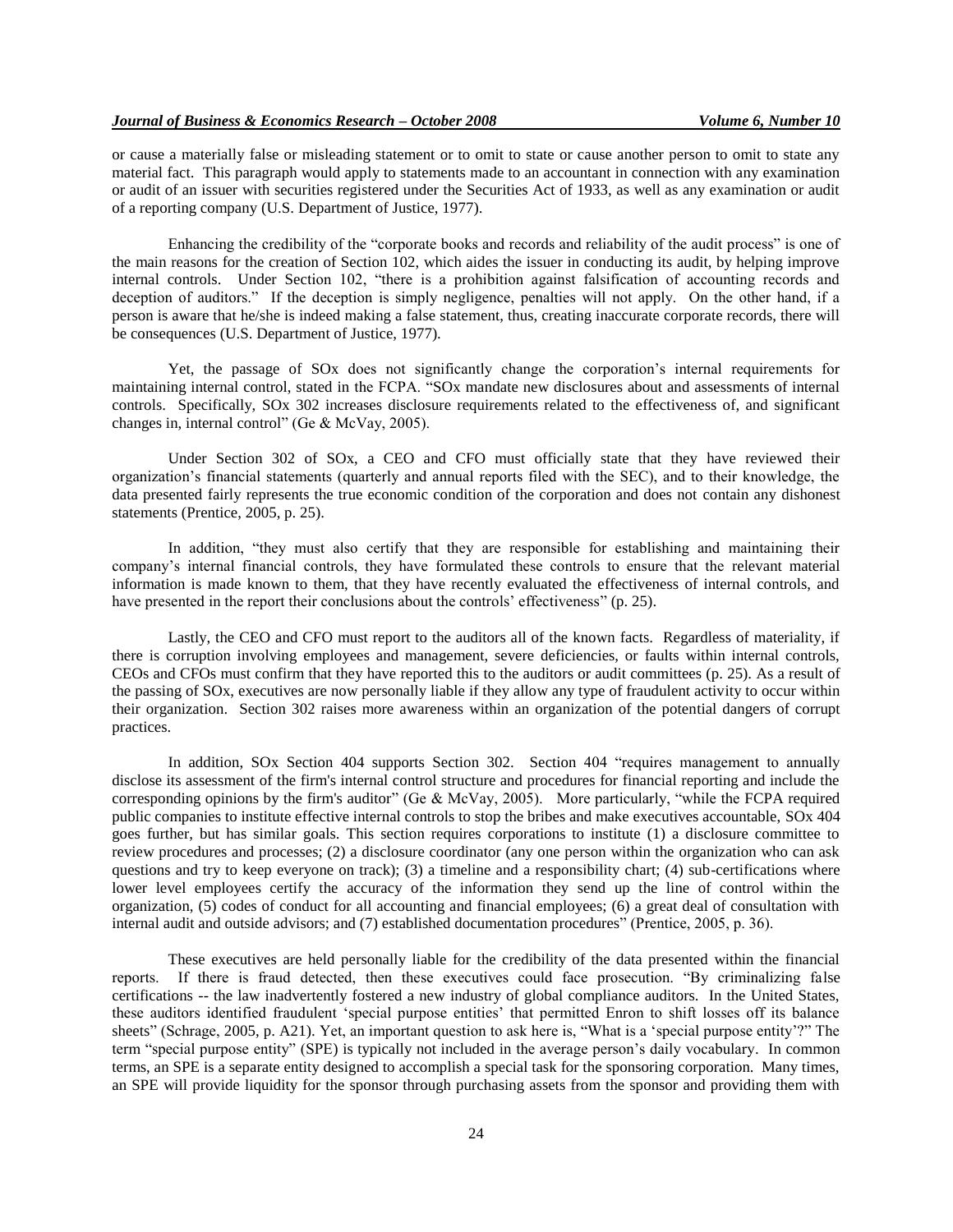cash. While these entities can be designed for legitimate purposes, there are cases, such as Enron, where they are rendered bogus.

In better defined terms, a SPE is "formed by a sponsoring company and is capitalized with an equity investment, some of which must be from independent third parties." The SPE supports these investments through "borrowings from the credit market and purchases of earnings assets for or from the sponsoring company." Over time, however, the cash provided from these earning assets will provide gains for the equity investors, along with paying down the debt accumulated (Halsey, Subramanyam, & Wild, 2004, pgs. 162-163). For example, a company can utilize SPEs if there is a need to sell accounts receivables. The organization can remove the receivables from their balance sheet and then receive cash which can be invested in other earning assets. The SPE, through a process called securitization, "collateralizes bonds that it sells in the credit markets with the receivables and uses the cash to purchase additional receivables on an ongoing basis as the company"s credit card portfolio grows (pgs. 162-163).

Since SPEs are generally "off-balance sheet," (meaning that information is only included in the footnotes) it is very difficult for the accounting industry to easily evaluate the impact that the SPEs have on the sponsoring company. Rules, regulations, and procedures for consolidation with the sponsoring company, are covered very little by GAAP. "Accountants usually do not require consolidation as long as the SPE is capitalized with outside equity from independent third-parities of at least 10% of total capitalization. This level has been raised from 3%, however, since Enron" The third party must tolerate the risk of the investment in order for the SPE not to be consolidated into the sponsor"s financial statements (p. 164).

In the case of Enron, SPEs were abused and misused. According to the company"s CFO, Enron would not have been able to maintain its growth rate, financial leverage, or its debt rating, without the use of the SPEs. Increased issuance of common stock would have lowered the share price, thus, decreasing shareholder value, and debt issuances would have raised the corporation's debt ratio. Consequently, company earnings were inflated, as a result of the hidden debt in the SPEs. "Essentially, Enron designed these SPEs and capitalized them with their own stock, covered by forward contracts to preserve its value from potential decline." Yet, this SPE does not have any outside equity of its own from a third party, and its assets consist solely of common stock. Additionally, the SPEs were not consolidated into Enron's balance sheet. (p. 166). Deceptive practices such as these were the primary driving factor behind the development of SOx, and its stringent self-examination requirements.

The self-examination requirement imposed by SOx is one of the chief reasons behind the strong increase in FCPA enforcement actions, interacting with "self reporting compelled under the federal prosecutorial guidelines for corporate criminality" (LaCroix, 2007). "Consequently, corporations are finding their own FCPA violations internally and turning themselves in" (LaCroix, 2007).

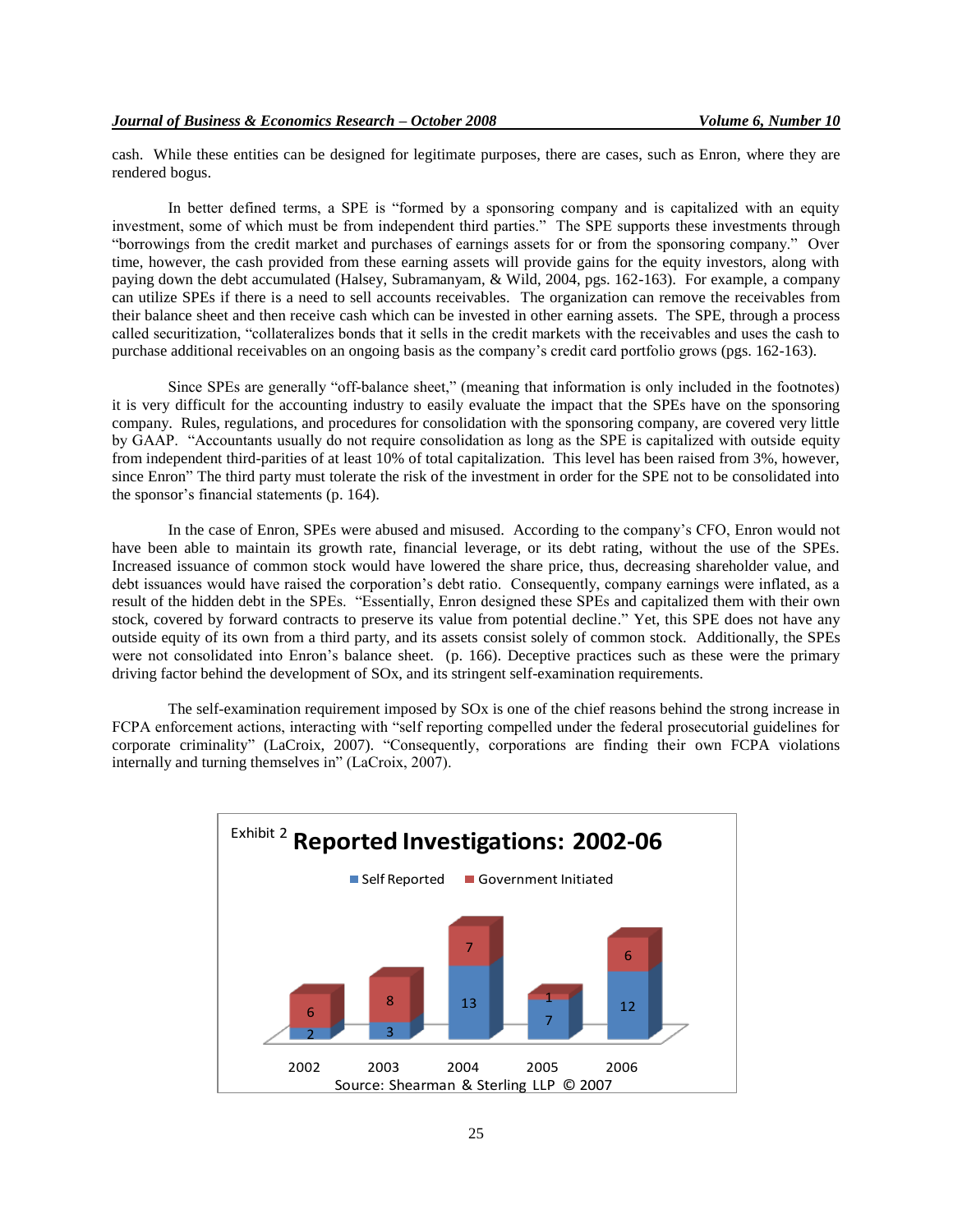According to Shearman & Sterling, as organizations engage in the merger and acquisition process, they are more apt to confess acts of wrongdoing immediately. While the number of reported investigations to the DOJ and SEC have risen in the aggregate, the proportion of cases, resulting from voluntary disclosure, have grown significantly relative to government initiated inquires. "Between 2005 and 2007, 23 of the 26 cases reported to the SEC or DOJ were voluntarily disclosed" (Sherman & Sterling, 2007, p. 6, 7).

For example, Swiss-based ABB Ltd., a global provider of power technologies, improperly "paid \$1.1 billion in bribes to officials in Nigeria, Angola, and Kazakhstan between 1998 and 2003. Additionally, the company improperly booked payments, and lacked the internal controls to prevent them. In one instance, ABB"s country manager for Angola doled out \$21,600 in a brown paper bag to five officials of the state-owned oil company." Nevertheless, even when companies disclose internal findings of bribery within business deals and mergers and acquisitions, this does not assure the company that the SEC will not punish them as severely as companies that do not confess. Although ABB worked with authorities in terms of announcing to the SEC and the Justice Department that they had discovered bribery violations at its foreign subsidiaries, they were still forced to pay \$10.5 million and an additional \$5.9 million in fines (Katz, 2004).

Additional cases of corporations disclosing suspected bribes are UPS and former Germany based Daimler-Chrysler. CFO.com, in March 2006, stated that United Parcel Service (UPS) had launched an investigation into its supply chain subsidiary for potential violations "prior to its 2001 acquisition of a freight forwarding business from Fritz Companies, Inc." UPS, however, believes that there were only a few former employees who "directed the questionable conduct (Taub, 2006).

In addition, former DaimlerChrysler AG revealed that numerous employees were expelled from the corporation on the grounds that they made "improper payments" in foreign jurisdictions including Africa, Asia, and Eastern Europe (Taub, 2006). However, there is the argument that these extremely stringent rules have been detrimental to the obtaining of contracts. Even though this argument may be valid, it is much more important for American businesses to maintain strong ethical standards. While the ethics behind the payment of bribes depends on cultural values, it is clearly unethical in the United States, and U.S. companies must abide by the FCPA laws.

#### **THE FCPA/SOxs' CONNECTION & DIRECT EFFECT ON STAKEHOLDERS**

In recent years, globalization has had a profound effect on international commerce and financial markets, and has created an increased tendency for executives to accept bribes in order to gain business overseas. For instance, businesses face a great challenge when attempting to conduct business in China. Because China is one of the fastest growing economies currently in the world, U.S. organizations are being enticed to participate in corrupt activity due to the lucrative profit potential that exists. (Goodman, 2005, p. A1). Until 2004, China was not recognized by the FCPA for regulation violations. Yet, since then, there have been increasing numbers of violations. (Norton, 2006). At the current growth rates in the Chinese economy of 8% to 10% per year, China"s gross national product "would equal that of the United States" by 2015" (Graham & Lam, 2007, p. 43). According to the Transparency International"s Corruption Perception Index in 2005, on a scale of 1-10, where lower scores suggest higher levels of bribery, China scored a mere 3.2, while Iceland scored the highest at an impressive 9.7. The U.S. scored 7.6 (p. 68).

"In February 2004, the secretary of the Central Commission for Discipline of the Communist Party of China (CPC) reported that between December 2002 and November 2003, 174,580 Chinese officials were disciplined for violating anti-corruption laws or policies." The Chinese economy has grown significantly primarily due to the "decentralization of political decision-making and law enforcement, and loosening executive control." Nevertheless, Chinese government leaders are more prone to accepting bribes since they are poorly paid. "Government leaders proclaim that "to get rich is glorious and officials see others enriching themselves" (China Law & Practice, 2004). As China has become a much more profitable region of the world, companies have begun to concentrate their efforts on obtaining business there. Consequently, American corporations, executives, and citizens are getting caught in the corruption cross-fire.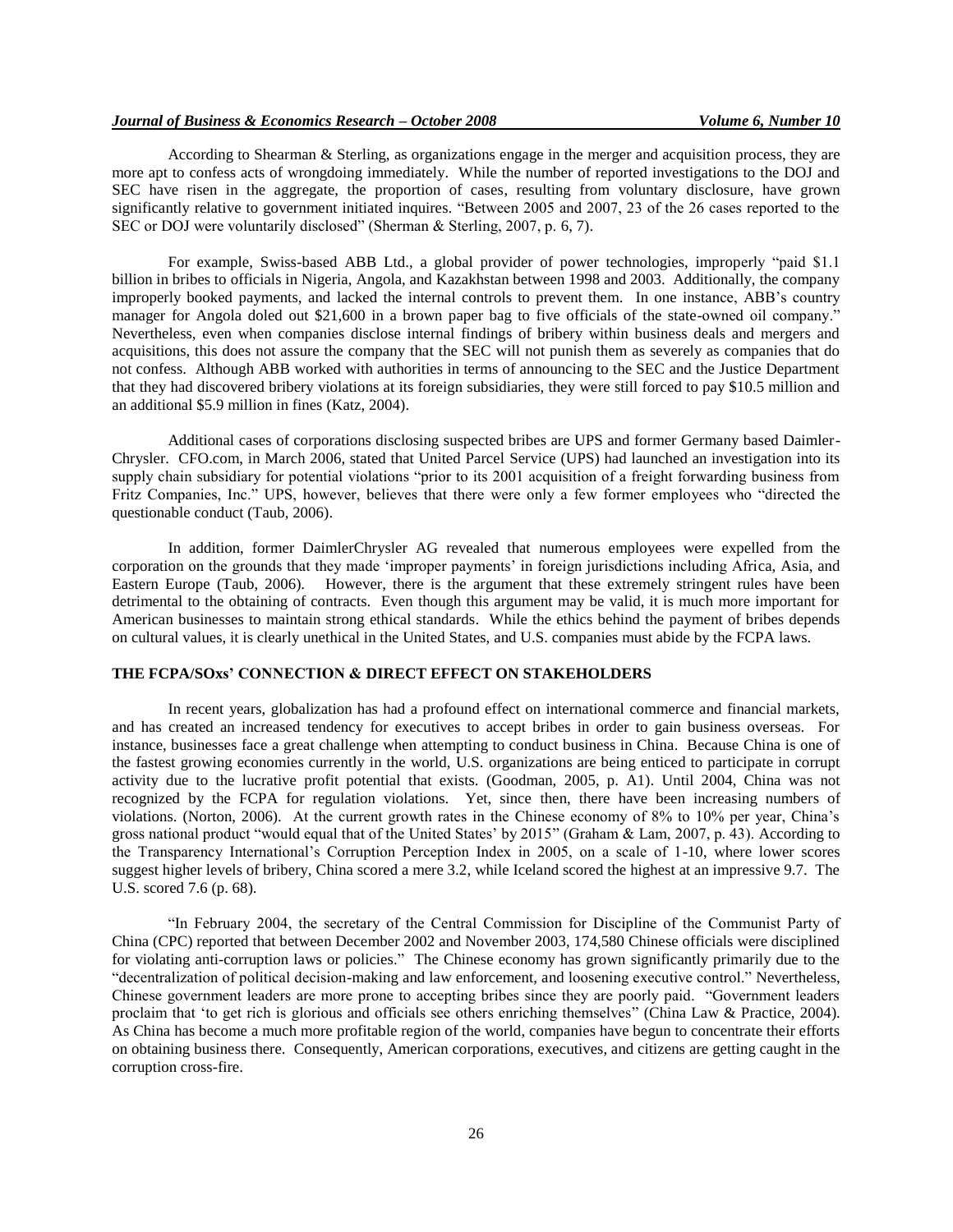## *Journal of Business & Economics Research – October 2008 Volume 6, Number 10*

For American businesses, transactions in China are more difficult to conduct as a result of FCPA regulations. Yet, as China"s financial operations become increasingly global, not only Americans, but the Chinese, are obligated to reduce bribes. For instance, the FCPA applies to 50 of China"s largest firms such as China Telecom, Lenovo, and China Life Insurance. Although these companies are not located within the U.S., the FCPA does have authority over their executives and employees since they are listed as American Depository Receipts on U.S. exchanges (Graham & Lam, 2007, pgs. 68, 71).

"Between May 1, 2003, and April 30 2004, competition for 47 contracts worth \$18 billion "may have been affected by bribery by foreign firms of foreign officials, according to a July 2004, report issued by the U.S. Department of Commerce. U.S. firms lost at least eight of the contracts, worth \$3 billion" (Katz, 2004). Nonetheless, while the FCPA may impose strict requirements, thus preventing some companies from being competitive worldwide, many companies, both domestic and foreign have continued to commit bribery. (A chart summarizing corporate FCPA corruption scandals is listed in Table I).

| Company            | Year(s)   | <b>Crime</b>                                         | <b>SOX</b>        | <b>FCPA</b>       | <b>Penalty</b>     |
|--------------------|-----------|------------------------------------------------------|-------------------|-------------------|--------------------|
|                    |           |                                                      | <b>Violations</b> | <b>Violations</b> |                    |
| ABB, Ltd           | 1998-2003 | \$1.1m in bribes to Nigeria, Angola, &               |                   | AB                |                    |
|                    |           | Kazakhstan Officals & \$21,600 in brown paper bag    |                   |                   |                    |
|                    |           | (A)                                                  | N/C/PI            | B&R               |                    |
|                    |           |                                                      |                   | <b>ACP</b>        | \$16.4m(1)         |
| Daimler            |           |                                                      |                   |                   |                    |
| Chrysler           | 1994-2002 | Improper Payments to foreign jurisdictions (B)       | N/A               | N/A               | N/A                |
| El Paso            |           | Payments to Iraqi Officials under UN Oil for Food    | N/C/PI            |                   |                    |
| Corp               | 2000-01   | Program $(C)$                                        | 404               | B&P               |                    |
|                    |           |                                                      |                   | <b>ACP</b>        | \$7.7m(2)          |
| <b>GE-InVision</b> | 2002-04   | Kickbacks to Asian Officials (D)                     | N/C/PI            | AB                |                    |
|                    |           |                                                      |                   | B&R               |                    |
|                    |           |                                                      |                   | <b>ACP</b>        | \$1.18m(3)         |
|                    |           | May Have Bribed Nigerian Officials for Favorable     |                   |                   |                    |
| Halliburton        | 1993-98   | Tax Treatment (E)                                    | <b>NYD</b>        | <b>NYD</b>        | N/A                |
| Lee                |           |                                                      |                   |                   |                    |
| Dynamics           | 2004-05   | Thousands of Dollars in Bribes to U.S Army Officers  |                   |                   |                    |
|                    |           | to attain $$11m$ in contracts (F)                    | <b>NYD</b>        | <b>NYD</b>        | N/A                |
|                    |           | Bribery of Chinese officials for access to telecom   |                   |                   |                    |
| Lucent             | 2000-03   | market $(G)$                                         | N/C/PI            | B&P               | \$1.5 m $(4)$      |
|                    |           |                                                      |                   | <b>ACP</b>        | $\frac{\sin(5)}{}$ |
| Siemens AG         | 2000-06   | $€1.3$ billion in suspicious transactions to foreign | <b>NYD</b>        | <b>NYD</b>        | \$790m(6)          |
|                    |           | governments/telecommunications ministers (H)         |                   |                   |                    |

#### **TABLE I: FCPA Violations Chart**

SOX Violation Abbreviations

None Charged. However, Organization Lacking Internal Controls  $= N/C/PI$ 

None Charged. Yet, a Potential Violation of SOX 404 Exists Due to a Lack of Internal Controls= N/C/PI 404 Not Yet Determined= NYD

FCPA Violation Abbreviations

Anti-Bribery Provision (Section 30A of SEC Act of 1934) =  $AB$ Books & Record Provision (Section 13 (b)(2)(A) of SEC Act of 1934) = B&R Accounting Control Provisions (Section 13 (b)(2)(B) of SEC Act of 1934) = ACP Not Yet Determined, but at least Section A of SEC Act of 1934, if charged= NYD

#### Penalty Explanation

(1) \$16.4 Million Paid to the Department of Justice (DOJ) and Securities and Exchange Commission (SEC)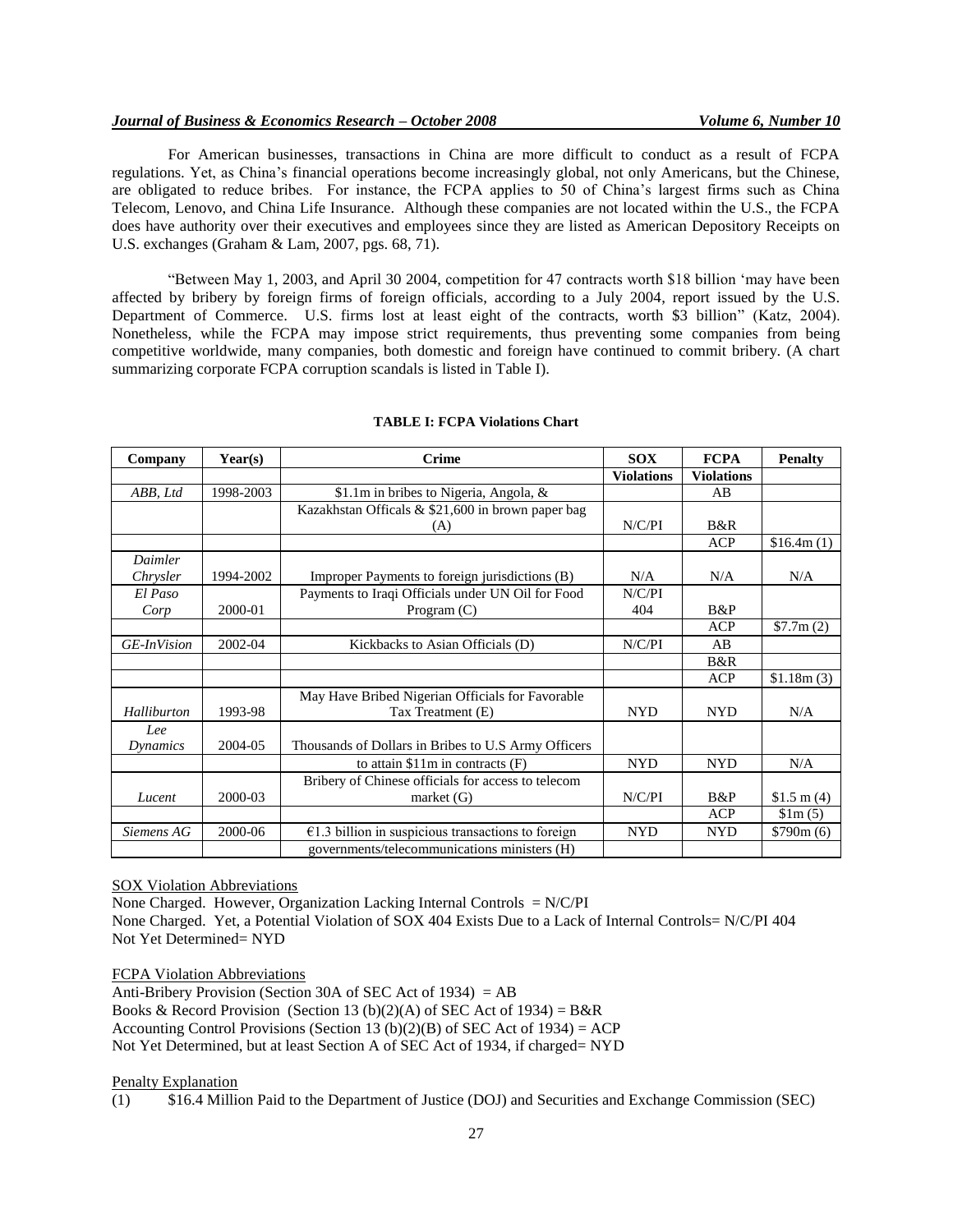(2) \$7.7 Million Paid to DOJ & SEC

(3) \$1.18 Million Paid in Civil Penalties

(4) \$1.15 Million Paid to the SEC

(5) \$1 Million Paid to the U.S. Treasury

#### Footnotes

| A) U.S. SEC, 2004                                    | <b>B</b> ) Lander, 2006 | C) Snow, $2006$ | D) U.S. SEC, 2005                                  | E) Katz. 2004 |
|------------------------------------------------------|-------------------------|-----------------|----------------------------------------------------|---------------|
| F) Glanz & Scmitt, $2007$                            | Gi) NJ Biz, 27          |                 | Gii) U.S. Court for the District of Columbia, 2007 |               |
| Giii) The FCPA Blog, 2007 (H) Africa News Blog, 2007 |                         |                 |                                                    |               |

In April 2004, former New Jersey based Lucent Technologies, Inc., which has since merged with the French telecom giant, Alcatel, publicly disclosed that four senior officials in China had been fired on the grounds that they violated FCPA regulations (Norton, 2006). "Lucent identified the dismissal of the four executives as the president, chief operating officer, a marketing executive, and a finance manager for its China operations," based on the belief that Lucent may have bribed Chinese officials in order to gain access to their markets (Taub, 2006).

Presumably, telecom company executives, such as China Telecom, China Unicom, and China Netcom (Lucent"s clients) accepted payments for "approving purchases of equipment worth hundreds of millions of U.S. dollars from foreign and domestic makers" (Xinhau News Agency, 2004). The corruption was discovered "during the company"s FCPA compliance audits which stemmed from an investigation into its practices in Saudi Arabia." (Taub, 2004).

In relation to Saudi Arabia, in July 1998, the company won a \$699 million mobile telephone. According to the National Group, Lucent paid \$15 million in bribes to a Saudi Minister, Ali-al-Johani, in exchange for receiving good treatment from the nation"s telephone agency and ultimately, winning the contract (U.S. Investigates Lucent, New York Times, 2003). Though Lucent claimed that these assertions were untrue, National Group argued that the company engaged in several acts of corruption. Not only were bribes offered to Ali-al-Johani, who turned out to be the "chairman of the government controlled Saudi Telecom Company," but this bribe was intended to force Saudi Telecom to act against National Group and act in the best interests of Lucent (Technology Briefing: Telecommunications: Saudi Company Sues Lucent, New York Times, 2003).

SEC examination into the potential bribery in China and Saudi Arabia was still in progress, as of May 2006 (Lucent Technologies Form 10Q, 2006). Consequently, in reaction to the unethical behavior in Saudi Arabia, Lucent investigated operations in 23 other nations, including Brazil, India, Indonesia, the Philippines, and Russia. In turn, Lucent strengthened their internal controls and policies to prevent additional FCPA violations worldwide. In addition to firing the four executives in China, Lucent mandated that, until a new president was appointed, the Chinese division would report to the president of global sales. Although Lucent was not confident on how this would affect Chinese operations, the company believed that the impact would be immaterial on earnings in the aggregate (Taub, 2004).

In addition, General Electric (GE) was not immune to corruption scandals either. In 2004, GE announced that its acquiree, InVision Technologies, had been charged "for paying kickbacks to government officials in several Asian countries, including China, prior to GE"s acquisition" (Norton, 2006). Chiefly, InVision produced and sold airport bomb-detection machines which scanned airline passengers" belongings. (Stoller, 2004). The company, based in Newark, California, between June 2002 and June 2004, "had retained distributors and sales agents in China, the Philippines, and Thailand to sell bomb-detection equipment to local airports." (Wellner, 2006).

Nevertheless, according to the SEC and DOJ, however, InVision never attempted to prevent the sales agents or distributors from bribing governments overseas even though they were fairly certain that these agents and distributors would attempt to sweeten any offer with gifts in order to gain business for InVision. (U.S. S.E.C., 2005). While InVision did not admit or deny guilt, they settled and paid more than \$1 million in penalties to the U.S. government, "while agreeing to pay disgorgement and prejudgment interest, cease and desist from violations of the FCPA, and comply with its undertakings to retain an independent consultant to ensure that the company adheres to a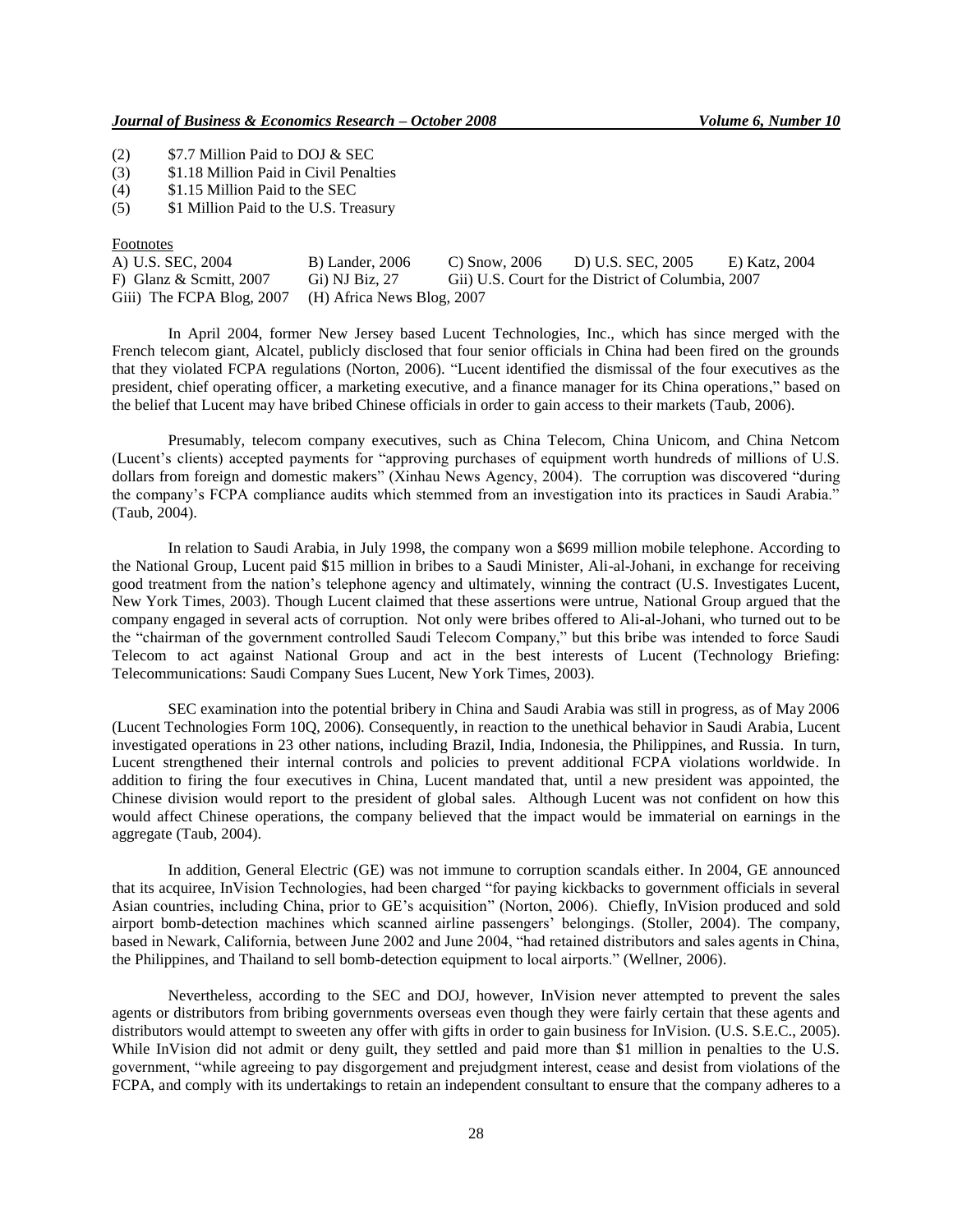corporate compliance program to detect and prevent violations of the FCPA" (U.S. S.E.C., 2005). Consequently, GE"s Security of Homeland Protection, "performs intense background checks on all third-party relationships, according to Timothy Baxter, general counsel of GE's Security's Homeland Protection" (Wellner, 2006). While the practice may be relatively intrusive, it needs to be conducted if the company wants to avoid being liable under FCPA regulations.

However, corrupt activity was not limited to InVision. In another example, in 2004, Halliburton, disclosed to the SEC and DOJ that it "may have bribed Nigerian officials to secure favorable tax treatment for a liquefiednatural-gas facility" (Katz, 2004). In 1996, a consortium that Halliburton later acquired was awarded an \$8.1 billion contract for the rights to build a natural gas plant. However, it was revealed by Halliburton"s lawyers that, between 1993 and 1998, a time when human maltreatment was occurring under military dictator Sani Abacha"s rule of Nigeria, "the consortium had written notes back and forth between Nigerian officials" (Gold, 2004, p. A3). The ethical implication of this merger is even more significant since it involved Vice President Dick Cheney. At the time, Cheney was the corporation"s CEO. However, according to Halliburton officials, Cheney was never cognizant of the corruption. Presently, the company has begun to take measures to prevent this criminal and immoral behavior from reoccurring (p. A3).

Subsequently, a case involving thousands of dollars worth of bribes, concerned Lee Dynamics International. Although Lee Dynamics is based in the U.S., it had operated from Kuwait. As of July 2007, under the authority of the U.S. Army, all business dealings with the government were stopped due to the fact that Lee Dynamics allegedly paid an undisclosed number of bribes worth hundreds of thousands of dollars to Army officers "to build, operate, and maintain warehouses in Iraq that stored weapons, uniforms, vehicles, and other materials for Iraqi forces in 2004 and 2005" (Glanz & Scmitt, 2007, p. A1). "In 2004, the company was awarded an \$11.7 million contract to build, operate, and maintain the Iraqi warehouses," along with an additional \$12 million contract in 2005 (p. A1).

On an individual basis, after accepting at least \$225,000 in bribes from Lee Dynamics, Major Gloria D Davis, a contracting official in Kuwait committed suicide in Baghdad in December 2006. The investigation uncovered acceptances of \$9.6 million in bribes for defense contracts in Iraq and Kuwait to Major John Cockerham, a former Army contracting officer in Kuwait, and his wife and sister (p. A1). Overall, Lee Dynamics has taken advantage of the millions of dollars of contracts made available since the fall of the Iraqi government. Additionally, these military officials exploited the opportunity to profit from accepting illegal kickbacks.

More recently, a bribery case of mammoth proportions involved German electronics and engineering giant Siemens AG. According to a Munich, Germany court ruling on October 4, 2007, in order to obtain very profitable contracts for telecommunications equipment, "Siemens paid four former undisclosed Nigerian telecommunications ministers a total of 77 bribes equivalent to  $E12$  million or \$17.5 million" (Crawford & Esterl, 2007, p. A1).

At the end of 2006, the investigation of Siemens commenced with a search of company headquarters by the German police. Consequently, Mr. Reinhard Siekaczek, a thirty-eight year telecommunications equipment unit manager at Siemens, was charged by the German court for embezzlement. Reinhard, fully cooperative with the prosecution, claimed that he was aware of additional bribes in other countries beyond the three countries in question. For example, Siekaczek told Munich prosecutors that foreign managers committed bribes in "more than a dozen countries including Brazil, Cameroon, Egypt, Greece, Poland, and Spain, according to a separate court records reviewed by the Wall Street Journal." Lastly, the company announced that its Chinese operations were also being investigated on the grounds that there was "corruption at several business units, including those specializing in medical equipment, factory automation, and information technology (Africa News Blog, 2007).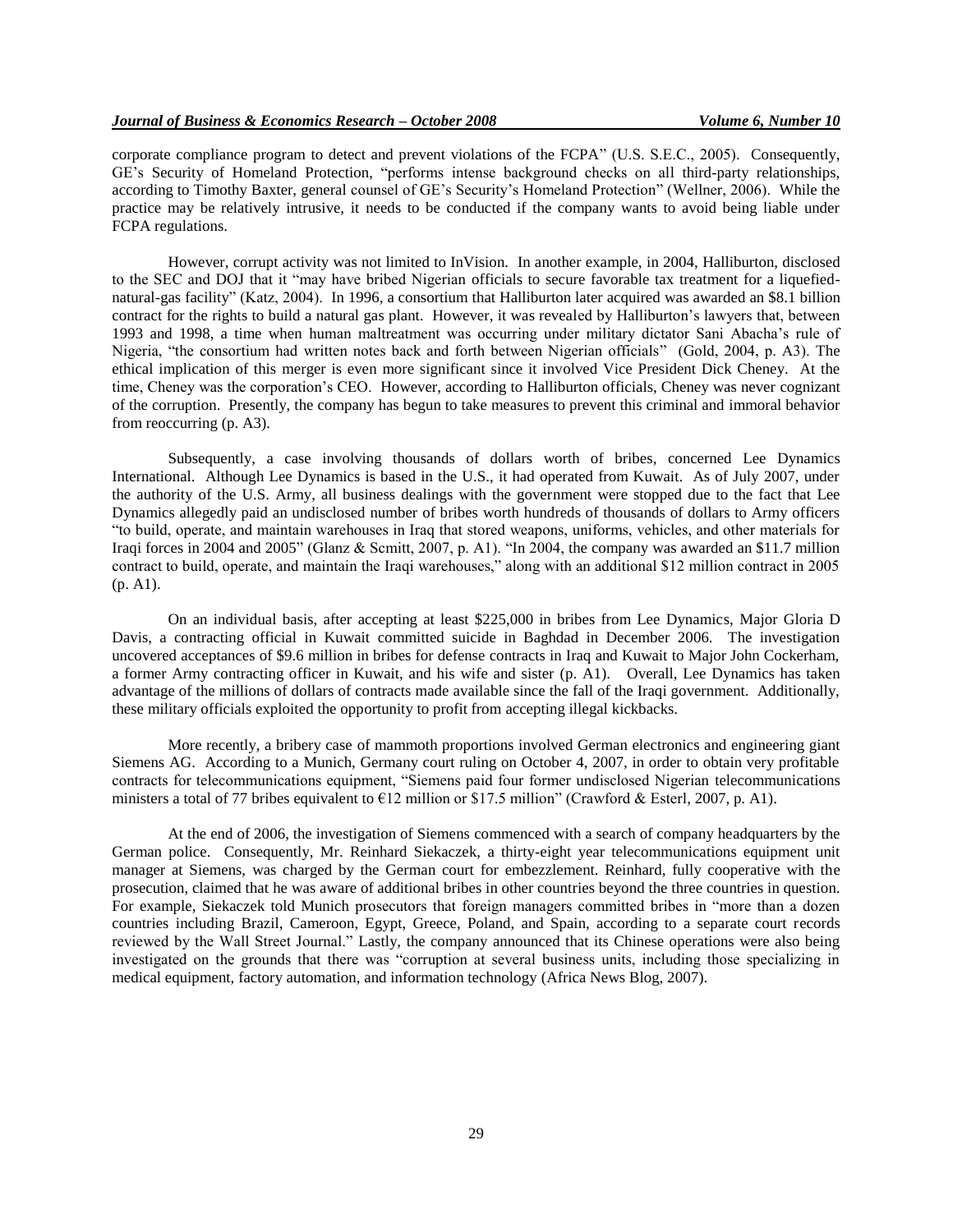

Yet, this inquiry rapidly grew into one of Europe"s largest bribery ever. "A Munich court ruling listed bribes from €2,000 to €2.25 million steered by Siekaczek and colleagues to dozens of government officials in these three countries, with about €10 million paid to Nigerians, including an immigration official, a senator, and four former telecommunications minister." Consequently, in November 2007, Siemens admitted that it had identified €1.3 billion in "suspicious transactions world-wide between 2000 and 2006" (Africa News Blog, 2007).

Although Siemens is located in Germany, the U.S. government does have jurisdiction over the multinational since the company is listed as an ADR on the New York Stock Exchange and has wide-ranging operations in the U.S. While the Munich courts penalized Siemens for \$290 million, payable in Germany, there is no doubt that the consequences for this immoral action will be even more severe in the U.S. "Washington wants to hold foreign companies to the same standards as their U.S. competitors" (Ewing & Javers, 2007, p. 78). Accordingly, in compliance with the U.S., Siemens has invested in excess of \$500 million to investigate its internal practices through the use of "installing a team of monitors which will report directly to U.S. authorities, to make sure that the company banishes palm-greasing permanently" (p. 78).



A similar FCPA violation scandal involved El Paso Corp. "On February 7, 2007 the Department of Justice and the SEC said El Paso Corp. agreed to pay \$7.7 million to settle charges that it and a company it acquired, Coastal Corp., paid kickbacks to Iraqi officials under U.S. wire fraud, under the United Nations' Oil for Food program in 2000 and 2001" (Snow, 2006).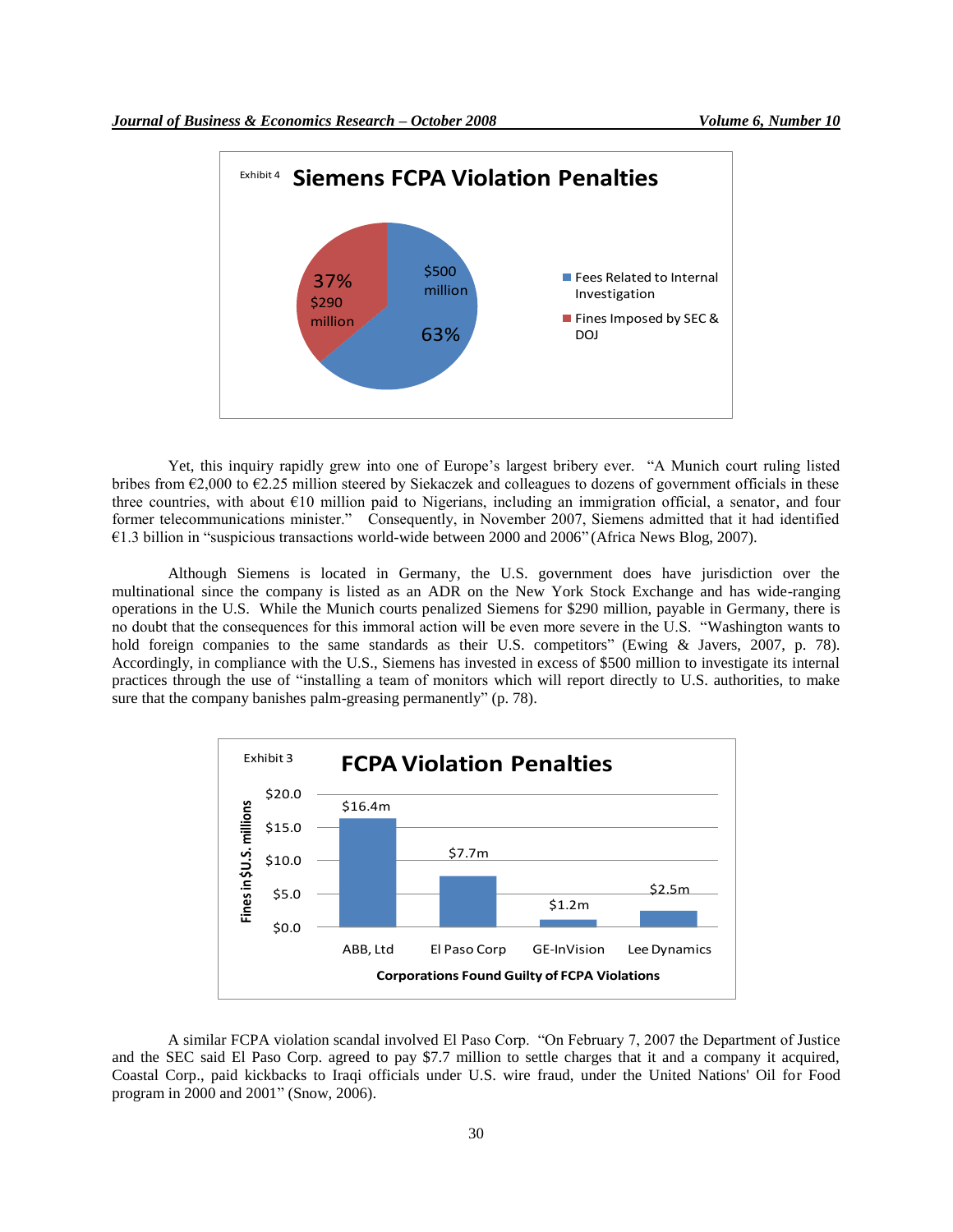In addition, in October and November 2007, York International, Ingersoll-Rand, and Chevron were involved in making illegal payments to the former Iraqi government under the U.N. Oil for Food Program, as well during 2001 and 2002. Monies paid by Chevron were not only kept secret, but they were considered to be illegal under U.S. wire-fraud statutes. York International, Ingersoll-Rand, and Chevron were charged and forced to pay \$22 million, \$6.7 million, and \$30 million, respectively, in fines to the U.S. government agencies (Taub, 2007).

While it is generally considered noble for these corporations to turn themselves in for their corrupt internal findings, the costs are still rather significant. When the government determines that these companies have violated FCPA law, "they are opening themselves up to years of negative publicity, fines, criminal investigations, indictments and highly intrusive compliance monitors that have billed companies for as many as 40,000 hours, at rates up to \$700 an hour" (Freedman, 2006). Ultimately, this amounts to \$28,000,000! Although all of these new rules and regulations have placed some of these U.S. corporations at a disadvantage, isn"t it true that, with the passage, of SOx and the FCPA, that corruption is finally being tackled at a serious rate?

Finally, while businesses have been the primary focus of this paper, as previously noted, the FCPA applies to American citizens as well. As an example, former Louisiana Democratic Representative William J. Jefferson faced a 16-count indictment on the grounds that he accepted hundreds of thousands of dollars in a Nigerian business deal. During 2005, the FBI brought to Jefferson's attention that they possessed evidence, in the form of a video, proving that he accepted "\$100,000 from a Nigerian government informant, according to a prosecution document filed September 28, 2007, in federal court in Alexandria, VA" (Lengel, 2007, p. A3).

Allegedly, Jefferson, the "the former co-chairman of the congressional caucus on Nigeria and African trade" not only collected money for himself and his family, but his main goal was to bribe a Nigerian Vice President to support U.S. financing for a sugar factory within Nigeria, in so that the sugar factory owners could pay Jefferson and his family commissions. Even worse, Jefferson reported these trips to Nigeria as "official business." After conducting a house search, the FBI discovered \$90,000 worth of bills in Jefferson"s freezer, allegedly accepted from "a Virginian businesswoman who was working as an informant, to bribe a Nigerian official in a business deal" (p. A3).

Regardless of the amount of money, this government official, who clearly had a better understanding of the FCPA than the average individual, involved himself in crooked activity. An elected official who abuses the FCPA in order to collect and use funds for personal gain must be held accountable for such illegal and unethical acts.

## **OTHER CORPORATE CRIMINAL ACTIVITY**

Additionally, there is corporate criminal activity that does not fall within the parameters of the FCPA or SOx. An example of such activity is Blackwater USA. Blackwater is an American security company based in North Carolina who contracted with the U.S. Department of State to protect non-military personnel in Iraq war zones. There were approximately 987 guards stationed in Iraq, earning an average of \$1,222 per day. However, many of these agents did not protect the non-military personnel. For instance, a "drunken Blackwater employee murdered an Iraqi civilian in cold blood. A congressional report found that out of 195 fatal accidents in Iraq, Blackwater was responsible for 163 of them," or 84%. In addition, the military reported that seventeen innocent civilians were murdered without any real cause by Blackwater personnel (Stevenson, 2007).

 In addition, Blackwater, according to Democratic California Representative Harry Waxman, "evaded \$31 million in taxes by labeling their employees as "independent contractors" (Stevenson, 2007). This has allowed the company to avoid paying Social Security and Medicare taxes, as well as federal income and unemployment taxes from May 2006 to March 2007. The Internal Revenue Service ruled that the labeling of employees as independent contractors was "without merit" (Kirchgaessner, 2007). In response to the killings, the Iraqi government forced Blackwater to make a swift departure from the nation (Stevenson, 2007).

 However, in front of the House Oversight and Government Reform Committee, U.S. Department Secretary Condoleezza Rice revealed that "there was a "hole" in United States Law that had allowed Blackwater USA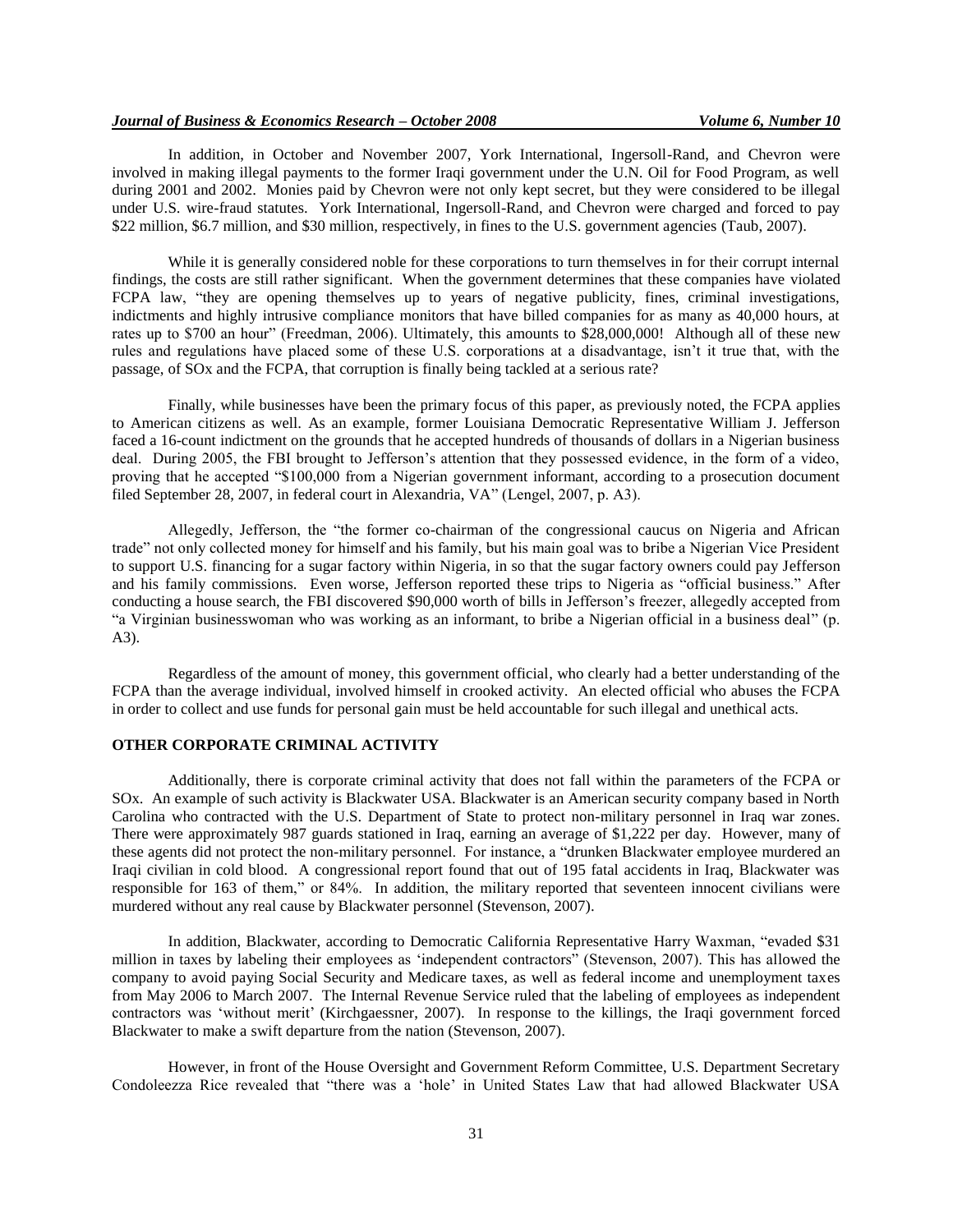employees and other armed contractors in Iraq to escape legal jeopardy for crimes possibly committed there" (Broder, 2007, p. A6).

Although Rice was cognizant of the fact that the administration needed to back new government laws and regulations in order to determine how contractors conducting business overseas would be handled in situations such as these, she expressed some concerns in regards to trying "contractors under the military justice system" (p. A6).

While Blackwater USA's crimes do not fall under the provisions of the FCPA or SOx, criminal activity does exist. Although the tax evasion has occurred on a domestic level, Blackwater USA employees did "perform" their job duties within Iraq, a foreign country. However, these "job duties" were mostly proven to be of a criminal nature.

## **CONCLUSION**

 According to the World Bank, "corruption is the single largest obstacle to economic growth in poor countries" (Schrage, 2005, p. A21). These executives and individuals know the consequences for paying a foreign official a bribe. The facts presented above are clear. The passage of the Sarbanes Oxley Act of 2002, and more specifically sections 302 and 402, requiring the CEO and CFO to validate that the information is fairly presented within their financial statements, has significantly increased the number of investigated violations under the Foreign Corrupt Practices Act of 1977. Since 2002, there have been more violations discovered than in all of the 1980"s and 1990"s combined. This is a clear indicator that SOx has enhanced the FCPA in this regard. It would be prudent of U.S. corporations, businesses, and individuals to abide by anti-corruption laws. Legislation is heading in the correct direction, however, more needs to be done in the future in order to significantly reduce corruption.

 The authors believe that the FCPA should be extended to encompass more stringent anti-corruption regulations. Dr. Rice admits that U.S. law is lacking in bringing criminal charges against Blackwater. While this company may not have committed any bribes, they were most definitely involved in criminal activity. An appropriate amendment to the FCPA could deter criminal activity such as in this case.

#### **AUTHOR INFORMATION**

**Karen Cascini** has been a professor of Accounting for seventeen years at the John F. Welch College of Business, Sacred Heart University in Fairfield, Connecticut. She teaches advanced accounting courses to undergraduate students and international accounting in the MBA program. Dr. Cascini received her Ph.D. from the University of Connecticut and is a licensed certified public accountant in the state of Connecticut. Her research interests include international and financial accounting and accounting ethics. She has traveled extensively presenting papers and teaching accounting topics to an international audience. She is widely published and her work appears in such journals as the Journal of International of Financial Management and Accounting (JIFMA), The CPA Journal, The Journal of Business Case Studies to name a few. Dr. Cascini can be contacted at [cascinik@sacredheart.edu.](mailto:cascinik@sacredheart.edu)

**Alan Delfavero** (Graduate Assistant): This paper is Alan Defavero"s first venture into academic publishing. A Monroe, Connecticut native, in 2006, Delfavero graduated summa cum laude from Sacred Heart University"s John F. Welch College of Business with a finance major and an accounting minor. While immediately pursuing his MBA he worked as Dr. Karen Cascini"s graduate research assistant for the academic year 2007/08. Delfavero earned a gold medal for achieving a 3.97 GPA, the highest in his graduating class. He is also a member of three national honors societies.

#### **REFERENCES**

- 1. Broder, John . "Rice Says "Hole" in U.S. Law Shields Contractors in Iraq." *The New York Times.* October 26, 2007.
- 2. "Company News; U.S. Investigates Lucent After Bribery Accusations," *The New York Times,* August 23, 2003*,* [http://query.nytimes.com/gst/fullpage.html?res=9D03EEDB1439F930A1575BC0A9659C8B63&n=](http://query.nytimes.com/gst/fullpage.html?res=9D03EEDB1439F930A1575BC0A9659C8B63&n)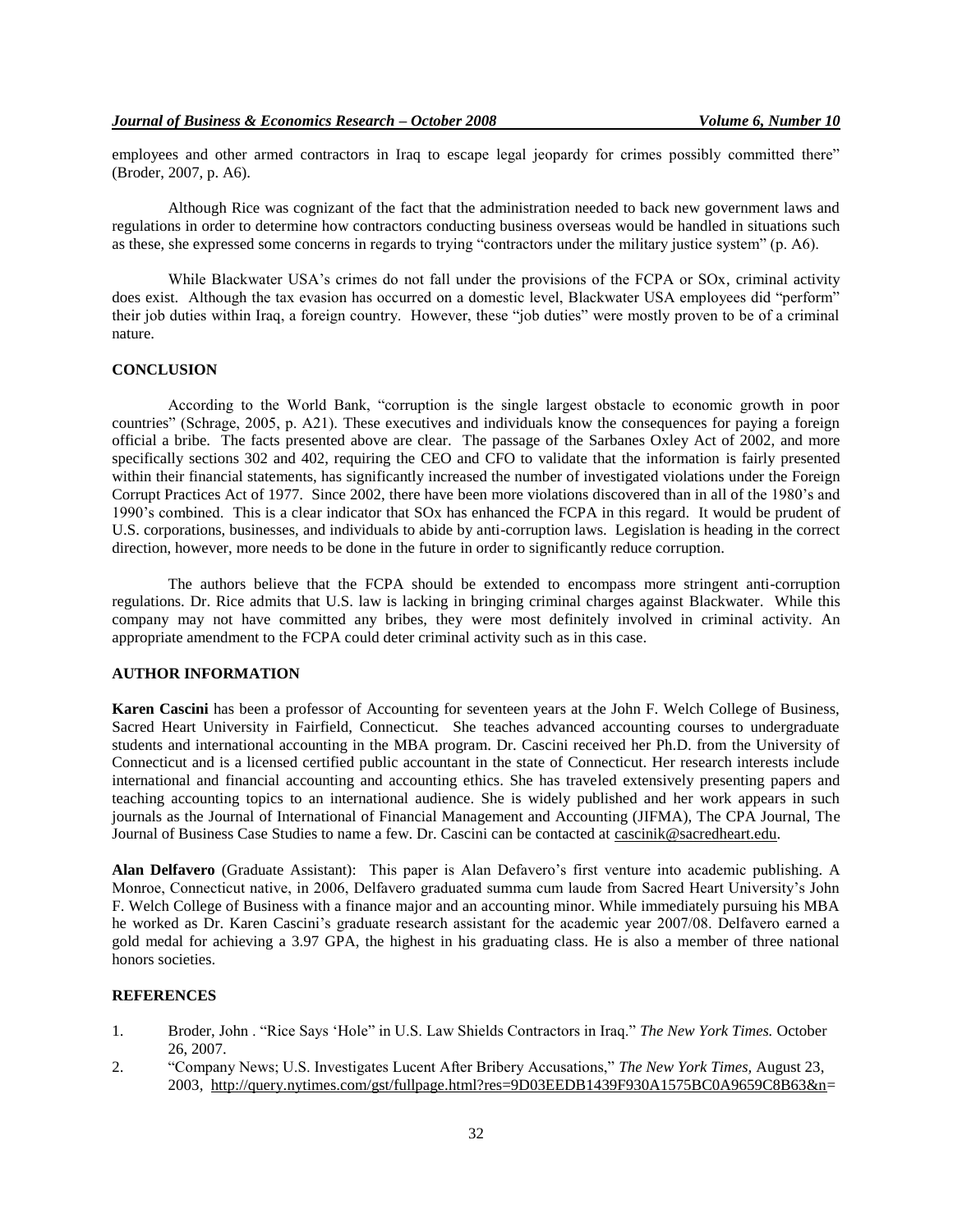Top/News/Business/Companies/Alcatel-Lucent (accessed October 27, 2007).

- 3. Crawford, David and Esterl, Michael. "Siemens Ruling Details Bribery Across the Globe." *Wall Street Journal.* November 16, 2007.
- 4. Ewing, Jack and Javers, Eamon. "Siemens Braces for a Slap from Uncle Sam." *Business Week* 4060 (November 26, 2007): 78.
- 5. Freedman, Michael. "Trust Us." *Forbes* 178 iss. 13 (December 25, 2006): 32.
- 6. Ge, Weili and McVay, Sarah. "The Disclosure of Material Weaknesses in Internal Control after the Sarbanes-Oxley Act." *Accounting Horizons* 19, no. 3 (September 2005): 137-158.
- 7. Glanz, James and Scmitt, Eric. "U.S. Connects Iraq Contracts to Big Bribes." *The New York Times.* August 31, 2007.
- 8. Gold, Russell. "Hallibutron Uncovers Talks of Bribes." *Wall Street Journal.* September 2, 2004. A3.
- 9. Goodman, Peter S. "Common in China, Kickbacks Create Trouble for U.S. Companies at Home." *The Washington Post.* August 22, 2005. A1.
- 10. Graham, John and Lam, N. Mark. *China Now.* New York, NY: McGraw Hill: 2007.
- 11. Grumet, Louis. "Rethinking Sarbanes Oxley." *CPA Journal* 77, no. 11 (November 2007): 7.
- 12. Halsey, Robert, Subramanyam, K.R., and Wild, John J. *Financial Statement Analysis*. 8th edition. New York: McGraw-Hill/Irwin, 2004.
- 13. Katz, David. "Bribes and the Balance Sheet." *CFO.com.* (November 8, 2004): http://www.cfo.com/ article.cfm/3370117?f=search (accessed November 28, 2007).
- 14. Kirchgaessner, Stephanie. "Blackwater Accused of Tax Evasion." *MSNBC.com.* (October 23, 2007): <http://www.msnbc.msn.com/id/21427332/>(accessed November 3, 2007).
- 15. LaCroix, Kevin. "Foreign Corrupt Practices Act: A '70s Revival and Growing D&O Risk." *National Underwriter. P & C* 111, no. 13 (April 2, 2007).
- 16. Lander, Mark. "Daimler Chrysler Suspends Employees in Bribery Inquiry." *New York Times*. March 7, 2006.

[http://www.nytimes.com/2006/](http://www.nytimes.com/2006)03/07/business/worldbusiness/07daimler.html? r=1&adxnnl=1&oref=slogin &adxnnl x1203829616-Bx1PKn93gplumJA37GUOWQ (accessed March 18, 2008).

- 17. Lengel, Allan. "Prosecutors Lay Out Case Against Jefferson." *The Washington Post.* September, 29, 2007.
- 18. "Lucent Settles FCPA Violations For \$2.5Million." The FCPA Blog. entry posted December 22, 2007. http://fcpablog.blogspot.com/2007/12/lucent-settles-fcpa-violations-for-25.html (accessed February 18, 2008).
- 19. Lucent Technologies Inc. "Form 10-Q." (May 9, 2006). http://yahoo.brand.edgar-online.com/fetchFiling Frameset.aspx?dcn=0000950117-06-002142&Type=HTML (accessed October 18, 2007).
- 20. Norris, Benjamin. "Don"t Ignore the FCPA." *Journal of Commerce.* (February 27, 2006): 1.
- 21. "North:Lucent Settles Bribe Charges." NJBIZ 21, no. 1 (December 31, 2007): 27.
- 22. Norton, Patrick. "The Foreign Corrupt Practices Act Dilemma." *The China Business Review* 33, no. 6 (November/December 2006): 22-27, 29.
- 23. Prentice, Robert. *Student Guide to the Sarbanes-Oxley Act,* Thomson West: Ohio, 2005.
- 24. Schrage, Elliot, J. "Corruption"s New Nemesis." *The Washington Post.* November 15, 2005.
- 25. "Siemens Ruling: Details Bribery." Africa News Blog. Entry posted November 17, 2007. http://www.africanews.com /site/list\_messages/13099 (accessed November 29, 2007).
- 26. Shearman & Sterling. "Recent Trends and Patterns in FCPA Enforcement." June 26, 2007. <http://www.abanet.org/intlaw/fall07/materials/RecentTrendsPatternsFCPAEnforcement.pdf> (accessed May 4, 2008)
- 27. Snow, Nick. "Companies Take Steps to Avoid Bribe Hazards." *Oil & Gas Journal* 105, no. 9 (March 5, 2006): 20.
- 28. Stevenson, Michael. "Opinion: Blackwater USA Actions Alarming." *McClathy-Tribune Business News.* (October 26, 2007).
- 29. Stoller, Gary. "GE-InVision Merger Gets FTC Nod, but Federal Scrutiny May Hold It Up." *USA Today.* September 16, 2004. [http://www.usatoday.com/money/companies/2004-09-16-invision\\_x.htm](http://www.usatoday.com/money/companies/2004-09-16-invision_x.htm) (accessed October 20, 2007).
- 30. Taub, Stephen, "Chevron Next to Pay Up in Oil for Food Scheme." *CFO.com.* (November 14, 2007): <http://www.cfo.com/article.cfm/10130544?f=search> (accessed January 29, 2008).